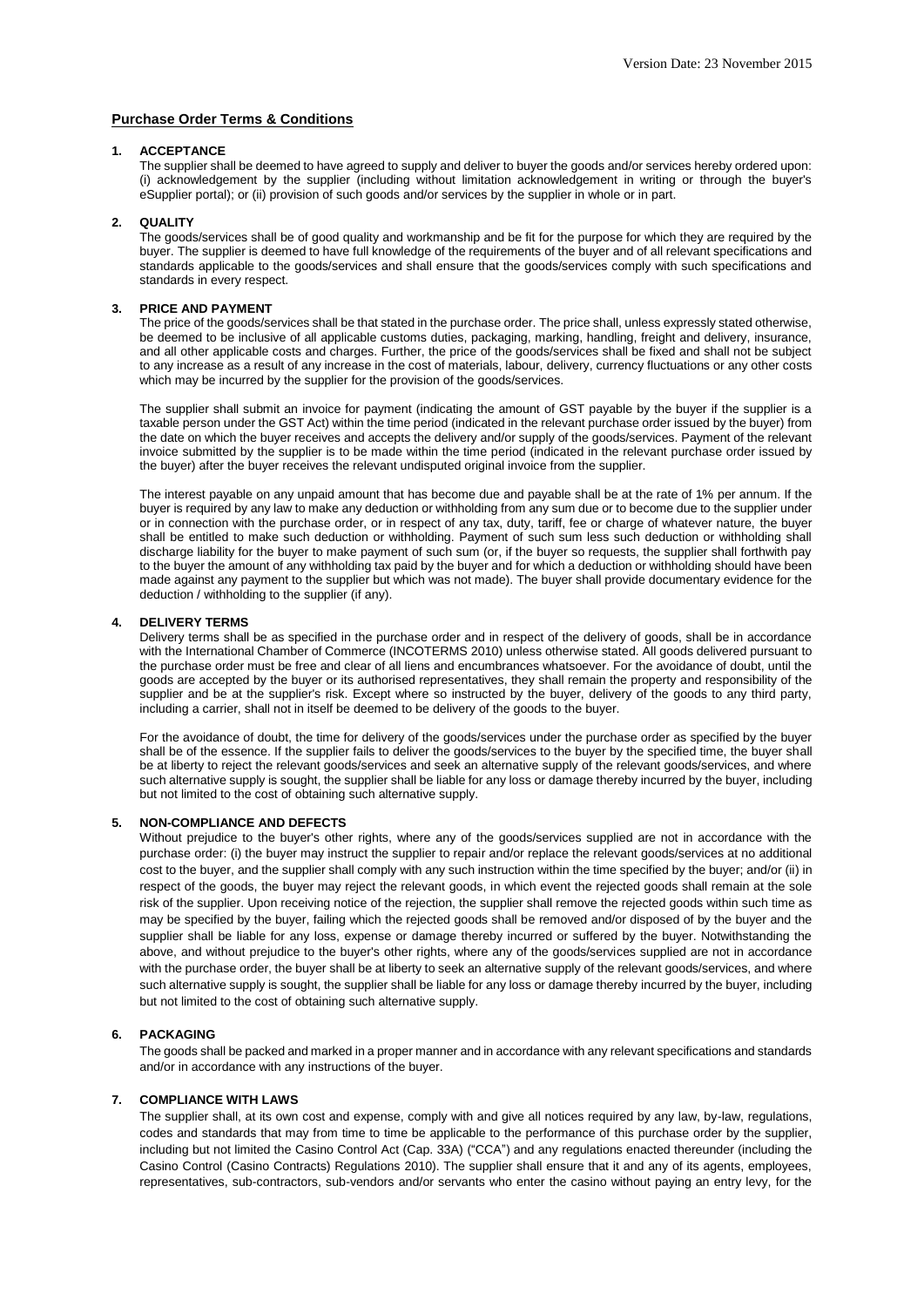purpose of providing any goods or services, shall not take part in any gaming in the casino. Without prejudice to the supplier's obligations under this clause, the supplier shall provide such information as may be required and/or notified by the relevant competent authorities. The supplier shall promptly notify the buyer of any changes in the supplier's company name, registered address, business address and/or any such information as may be required and/or notified by the buyer to the supplier from time to time. The supplier shall notify the buyer promptly (48 hours) after becoming aware of the termination or cessation of employment of any of its employees holding a security pass issued by the buyer, including without limitation any contractor pass to enter the casino. The Supplier shall indemnify the buyer and its directors, officers, employees, affiliates, subsidiaries, agents against any fees, fines, penalties, charges or sanctions of similar nature which may be imposed by any law, by-law, regulations, codes and standards or any competent authorities arising out of or in respect of this purchase order.

# **8. INDEMNITY**

The supplier shall indemnify the buyer and its directors, officers, employees, affiliates, subsidiaries, agents against any liability incurred by the buyer to any person, and against all claims, damages, costs and expenses made against or incurred by the buyer and its directors, officers, employees, affiliates, subsidiaries, agents by reason of any negligence, default or breach by the supplier or its partners, directors, agents, employees, representatives, sub-contractors, sub-vendors and/or servants of the purchase order.

## **9. ACCESS**

The supplier shall at all reasonable times permit the buyer and/or its duly authorised representatives and/or agents and/or servants access to all workshops and other places where the goods are manufactured, prepared or stored for the purpose of inspecting the same.

#### **10. SUB-CONTRACTING/ASSIGNMENT**

The supplier shall not sub-contract the whole or any part of the supply of the goods / services to any other person without the written consent of the buyer. The supplier shall not assign any of its rights, interests or benefits under the purchase order or any part thereof (including the right to receive monies) to any person without the prior written consent of the buyer and any assignment made in contravention of this clause shall not bind the buyer. The buyer shall have the right at any time to assign all or any or its rights or benefits, and/or transfer any or all of its obligations hereunder in whole or in part to any third party upon written notice to the Supplier, but without requiring the prior written consent of the supplier.

### **11. VARIATIONS**

The buyer shall be entitled at any time, to issue orders to vary any part of the goods/services to be supplied, including but not limited to the quantity and/or specifications of the goods, or order any change to the goods/services that may be required by the buyer. Where an order for variation is issued by the buyer, the supplier shall advise the buyer on any time and/or cost implications that may result from such order within the time allowed by the buyer. The buyer shall pay the supplier for any such variation, and the amount payable shall be agreed to by the parties, failing which, subject to such adjustment as the buyer may consider reasonable, the applicable unit cost of the goods /services as specified in the purchase order and/or the prevailing industry rates shall apply.

# **12. INSURANCE**

The supplier shall, at its own cost and expense, take out and maintain such insurance(s) necessary to cover its liabilities under the purchase order, including public and products liability, for an amount of not less than Singapore dollars one million (SGD1,000,000) in respect of any one occurrence, and shall incorporate provisions on cross liability and waiver of subrogation against the buyer. The terms of any insurance or the amount of any cover shall not relieve the supplier of any of its liabilities under the purchase order.

# **13. TERMINATION**

The buyer may at any time and for any reason give the supplier written notice of termination, which shall have the effect of terminating the purchase order immediately. Upon receiving the buyer's written notice of termination, the supplier shall immediately: (i) stop all work under the purchase order; and (ii) notify its sub-vendors, sub-contractors and/or agents in writing to do the same. Upon termination of the purchase order, the supplier shall be entitled to be reimbursed for the actual costs incurred up to and including the date of termination, which shall be limited to such costs that are properly incurred and consistent with such deliveries that have been ordered by the buyer and in accordance with recognized accounting principles. For the avoidance of doubt, save for the actual costs incurred by the supplier as aforesaid, the supplier shall not be entitled to claim for any other losses, damages costs or expenses, including loss of profit, that may be incurred by the supplier as a result of such termination. If the supplier abandons the purchase order or is in breach of any of the terms and conditions set out herein or fails to comply with any notice, instruction or order by the buyer, then the buyer may issue a notice in writing to the supplier specifying the default and requiring the supplier to rectify the default within thirty (30) days of receipt of the said notice. The buyer shall be entitled to give notice in writing to terminate the purchase order immediately in the event the supplier fails to rectify the default within the said thirty (30) days period. If the supplier commits an act of bankruptcy or becomes bankrupt or insolvent or enters into any agreement of composition or deed of arrangement with its creditors or if being a company, a winding up order is made or if a receiver or manager of the supplier's undertaking is appointed or possession taken or execution levied by creditors or debenture holders or under a floating charge or if a judicial manager is appointed, the buyer shall be entitled to give notice in writing to terminate the purchase order immediately. The buyer may use any of the goods supplied by the supplier up to the time of termination and shall have a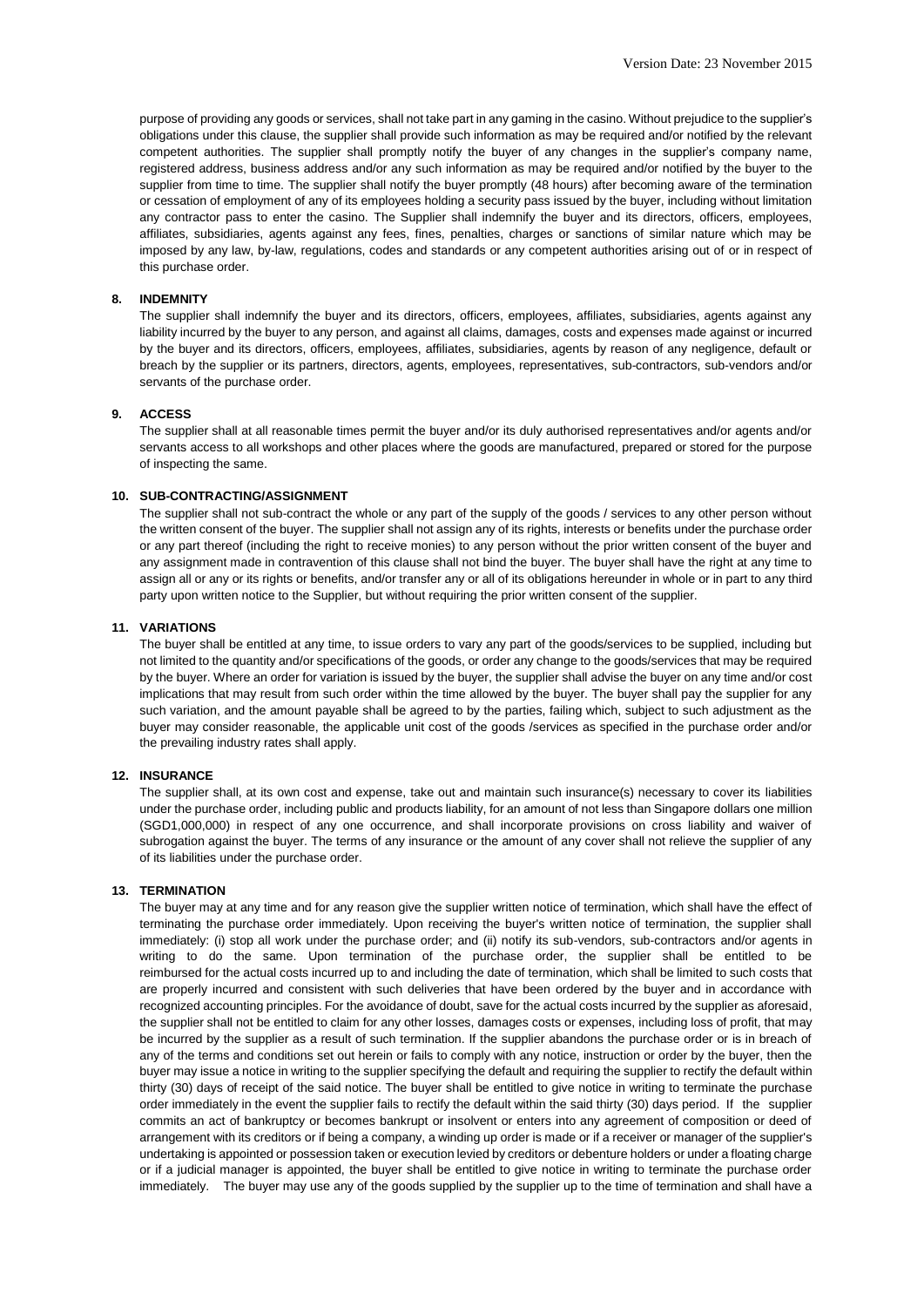lien over those goods and may sell any of the same and apply the proceeds of sale in or towards the satisfaction of any sums due or becoming due to it from the supplier under the purchase order. The supplier acknowledges and agrees that upon the receipt of a written notice served by any competent authorities requiring the purchase order to be suspended or terminated within the time specified in the notice, the purchase order shall be automatically terminated without prejudice to any rights that the buyer may have against the supplier before the date of such termination.

### **14. CONFIDENTIALITY**

The supplier undertakes and shall ensure its partners, directors, agents, employees, representatives, sub-contractors, subvendors and/or servants undertake to treat as confidential, all information which comes into its or their possession pursuant to or as a result of or in the performance of the purchase order. Without the prior written approval of the buyer, the supplier will not discuss the purchase order or its relationship to the buyer with any branch of the media (including, without limitation, the posting of any information thereof on the internet) or with any third party nor will they furnish any information (including without limitation written materials, photographs, audio tapes or discs, video tapes or discs, computer programs or data, CD-ROMs, drawings or sketches) relating to the buyer to any media entity (including, without limitation, the posting of any information thereof on the internet) or third party. The supplier will not use the buyer's name or its association with the buyer in any form or advertising or promotions (including, without limitation, the posting of any information thereof on the internet) without the prior written consent of the buyer. The supplier shall not and shall ensure that its partners, directors, agents, employees, representatives, sub-contractors, sub-vendors and/or servants do not without the written permission of the buyer, disclose any such confidential information mentioned in the clause herein to any third party. The operation of this clause herein shall survive the termination of the purchase order without limit in point of time but shall cease to apply to information or knowledge which may properly come into the public domain through no fault of the supplier.

## **15. INTELLECTUAL PROPERTY**

Any and all patents, designs, design rights, trademarks, trade names, copyrights and all other intellectual property rights (whether registered or not) (the "Intellectual Property") in all drawings, designs, plans, specifications or other documents (the "Buyer's Materials") given by the buyer to the supplier to enable the supplier to fulfill its obligations under the purchase order shall be used exclusively by the supplier for the purchase order. For the avoidance of doubt, the Buyer's Materials shall be deemed confidential. Insofar as any of the goods/services are manufactured/provided using the Buyer's Materials, the supplier shall not be permitted to disclose or provide any information on these goods/services to third parties without the prior written consent of the buyer. The supplier

hereby warrants that it is the sole and unencumbered owner of the Intellectual Property in the drawings, designs, plans, reports, specifications, samples, prototypes or other documents related to the goods/services that it makes available for the purpose of performing its obligations under the purchase order (the "Supplier's Materials"), and that none of the same or the use thereof as contemplated under the purchase order infringes the Intellectual Property of any third party. The supplier shall be deemed to have given to the buyer a perpetual, transferable, non-exclusive, royalty-free licence to copy, use and communicate the Supplier's Materials. The supplier undertakes to indemnify and keep the buyer and its employees, affiliates and agents harmless from and against any liabilities, damages, losses, costs, expenses, proceedings, suits or other consequences arising from any allegation or claim that a third party's Intellectual Property or other right has been infringed by the Supplier's Materials and/or any part or use thereof pursuant to the purchase order. The buyer shall own the Intellectual Property in all drawings, designs, plans, specifications or other documents created by the supplier, its partners, directors, agents, employees, representatives, sub-contractors, sub-vendors and/or servants of the supplier pursuant to the purchase order (the "New Intellectual Property"). The supplier shall, and shall procure that its sub-vendor or agent execute all formal documents necessary or desirable in order to assign to the buyer all New Intellectual Property at no cost to the buyer.

## **16. PERSONAL DATA PROTECTION**

In furtherance of its performance of its obligations under the purchase order, the supplier may disclose information that constitutes personal data as defined by the Personal Data Protection Act ("PDPA") to the buyer. The supplier undertakes and warrants that it will obtain all necessary consents for the buyer to collect, use and disclose such personal data for the purposes contemplated in the purchase order. When dealing with personal data received from the buyer, the supplier shall only use and/or disclose personal data (i) in accordance with the purposes for which the buyer disclosed the personal data; (ii) in accordance with the instructions of the buyer; and (iii) in such manner that ensures the buyer's compliance with the PDPA. The supplier shall also comply with the PDPA, its regulations and guidelines and any reasonable request of the buyer with respect to the protection of personal data received from the buyer. In the event of any known unauthorized, unlawful, and/or unintended use, access, disclosure, alteration, loss, or destruction of personal data received from the buyer, the supplier shall immediately notify the buyer and cooperate with the buyer's requests to investigate and remediate such incidents and provide appropriate response and redress.

## **17. LAW AND DISPUTE RESOLUTION**

The law governing the purchase order shall be the law of Singapore, without regard to principles of conflicts of laws. The Parties agree to submit to the exclusive jurisdiction of the courts of Singapore in respect of all matters arising out of the purchase order.